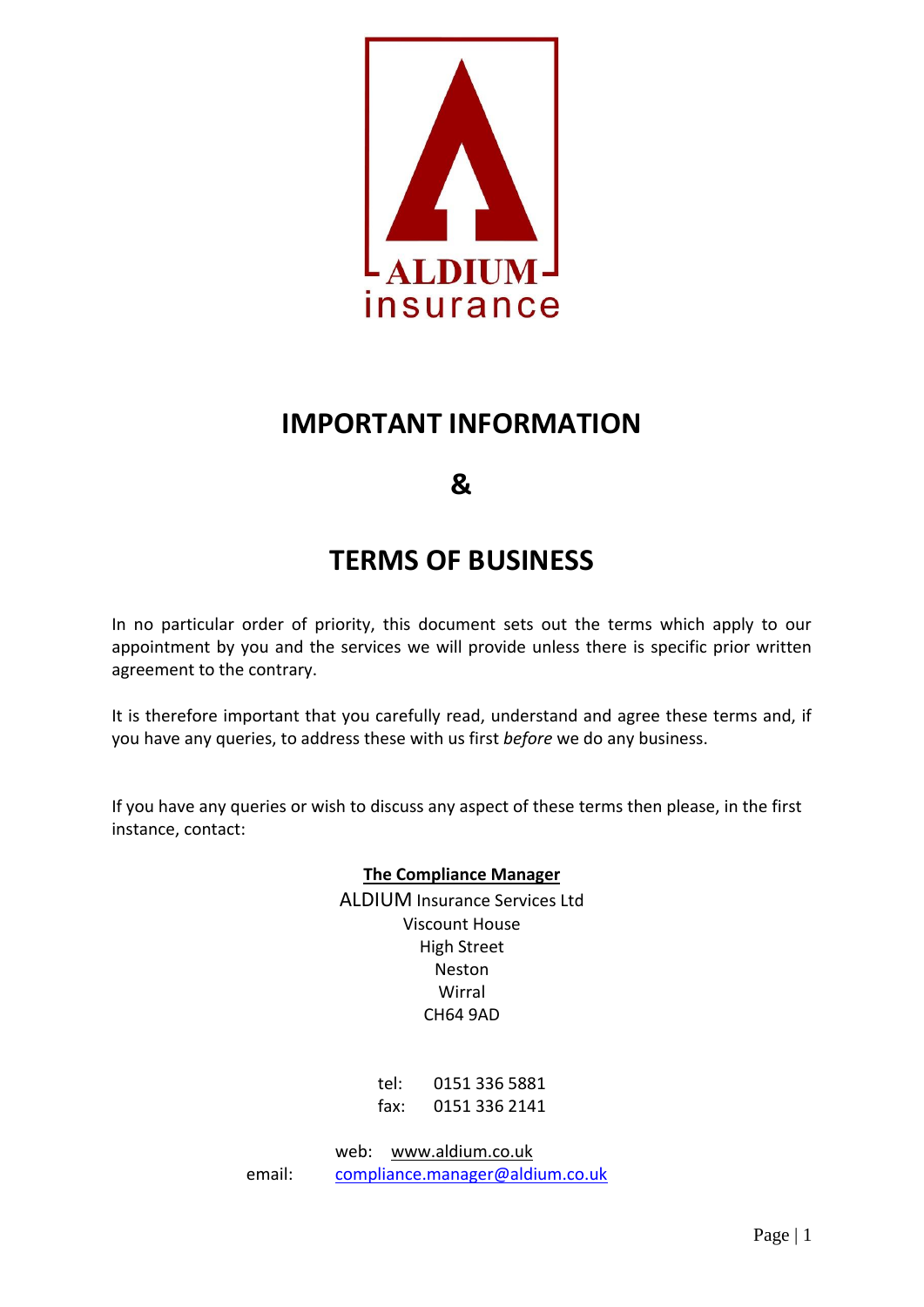#### **A. Who We Are**

- 1. We are ALDIUM Insurance Services Ltd.
- 2. We are independent insurance brokers whose owners work exclusively for the company.
- 3. We have no holdings in any Insurance Company nor does any Insurance Company or any parent company have any holdings in ALDIUM.
- **4.** We have extensive training programmes and examination requirements to ensure all our staff provide services to a high professional standard and in accordance with these Terms of Business.

#### **B. What We Do**

- 1. We assess general insurance needs, provide advice and make recommendations based thereon.
- 2. We arrange insurance, deal with alterations and renewals.
- 3. We provide advice and assistance in any claims except where there may be a conflict of interest and we do not have your informed consent to proceed.

#### **C. We are Regulated By**

- **1.** We are authorised and regulated by the **Financial Conduct Authority (FCA).**
- 2. **Our FCA** Register number is 306687
- 3. Our permitted business is arranging general insurance contracts.
- 4. You can check this on the **FCA** Register by visiting the **FCA** website **[www.fca.org.uk](http://www.fca.org.uk/)** or by contacting the FCA on 0800 111 6768.

#### **D. Professional Indemnity Insurance**

1. We conform to FCA regulations which require that we maintain Professional Indemnity Insurance against negligent acts, errors or omissions.

#### **E. Charges & Fees Structure**

Our normal income is derived from the commission received from Insurers on policies placed with them but there are a few circumstances where we will make further charges:

- 1. A fee of £75 as an underwriting fee in relation to the establishment of care home cover.
- 2. An administration charge of usually not more than £50 can be made on new business, mid-term alterations and renewals for personal and certain types of business insurances. There are, however, occasions when a charge might exceed £50 and you can apply to us for details of the relevant insurances and the likely charges. All charges will be advised in the documentation we supply.
- 3. A duplicate certificate charge of up to £10, in addition to any charge made by the insurance providers.
- 4. For cancellations after the expiry of the cooling off period (see O1) or where a mid-term adjustment is requested which reduces the cover provided by the policy, we reserve the right to charge you for our time and costs. This will usually result in us reducing the amount refunded to you by the full amount of the commission and fees/charges we would have received had there not been a cancellation or reduction in cover. In addition, any return will be net of any cancellation charge made by the insurance provider.
- 5. Reminder letters we have sent for payments not received within our credit terms will incur a charge of £15.
- 6. Any unpaid cheques or re-presentation of a cheque will incur a charge of £25 per transaction.
- 7. You will be charged a minimum of 25% of the original premium due where cover has been provided and subsequently cancelled (involuntary or otherwise) due to non-payment or failure to return any required forms within our credit terms unless:
	- i. You are classified as a consumer (see G1) and are entitled to a cooling off period although, in such circumstances, we may make a charge sufficient to cover our administration costs.
	- ii. We have advised you of a minimum and deposit premium (see O 2 i) which is payable anyway.
- 8. For cancellations, there will be no return of any part of any fee or administrative charge referred to above.
- 9. If we have to cancel and reissue a cheque, a charge of £10 may be made.
- 10. If you are a non- consumer (see G2) you are entitled, at any time, to make a request in writing for information regarding any commission which we may have received as a result of placing your insurance business. Whilst we do not anticipate any further costs arising, it is possible that other taxes and/or charges may apply which are not imposed by or due to us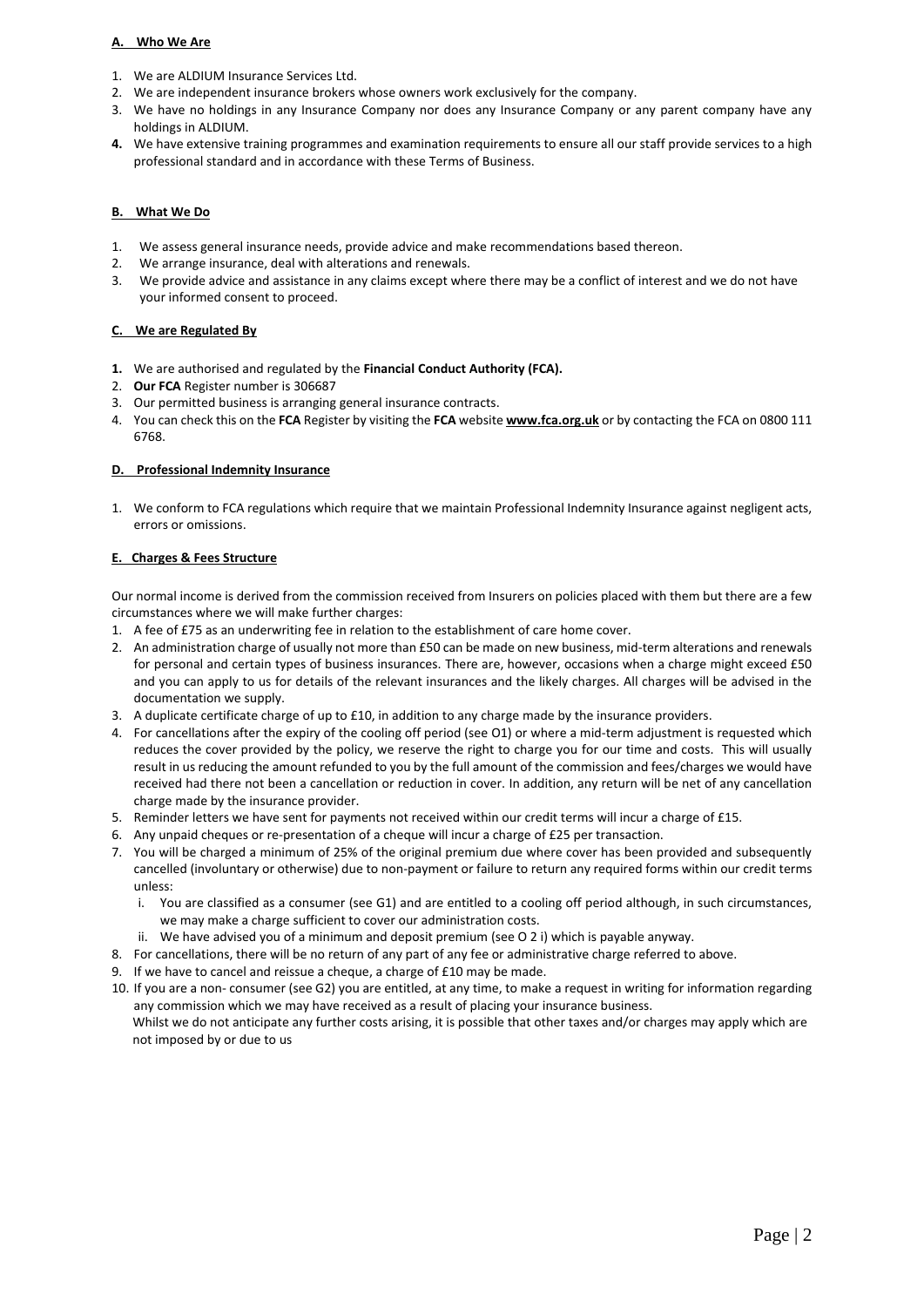- 1. We hold all client money collected for onward transmission to Insurers and return premiums, credits/and claims payments due to clients from Insurers in a Client Bank Account under a Statutory Trust in accordance with the authorisation we have from the **FCA.**
- 2. Insurers generally have asked us to hold money as their agent and, in such circumstances, payments you make to us are, therefore, deemed to have been paid to the Insurer.
- 3. For the purposes of some transactions, client money may pass through other authorised intermediaries or third parties.
- 4. In the event that such other authorised intermediaries or third parties have informed us that they hold your money in an account which allows them, under the rules imposed by the **FCA**, to use your money to make advances of credit, then we will undertake to inform you of this and provide you with an opportunity to decline to proceed.
- 5. We cannot guarantee the solvency of any insurer with which we place business. This means that you may still be liable for any premium due and not be able to recover the premium paid, whether in full or in part, should an insurer become insolvent.
- 6. Because we hold your money for relatively short periods of time, the level of interest earned is too nominal for it to be economic for us to distribute to clients and, in these circumstances*,* the **FCA** do not require that interest be paid to customers in respect of money held in client bank accounts.
- 7. In the event that a cheque is issued to you and not presented by you within the required timescale for cheque presentation, we may take no further action and the amount and any interest accrued will be retained by us.
- 8. In order to meet administration costs, we reserve the right to retain £1.50 of any overpayment you may make. Overpayments of £1.50 or less shall, therefore, be retained in full.

#### **G. Your Duty of disclosure & Fair Presentation**

#### **1. Consumer Customers Only**

Under the Consumer Insurance (Disclosure & Representation) Act 2012 it is your duty as a consumer to take reasonable care not to make a misrepresentation to an insurer. Under the act a consumer is defined as an individual who enters into an insurance contract wholly or mainly for purposes unrelated to the individual's trade, business or profession. A failure by the consumer to comply with the insurers request to confirm or amend particulars previously given is capable of being misrepresentation for the purposes of this act.

It is important that you ensure all statements you make on proposal forms, claim forms and other documentation are full and accurate and we recommend that you keep a copy of all correspondence in relation to the arrangement of your insurance. Under the act an insurer has a remedy against a consumer in respect of qualifying misrepresentations in breach of the consumers' duty of reasonable care where the insurer deems the misrepresentation to be either deliberate, reckless or careless.

#### **If in doubt about any point in relation to your duty to take reasonable care and subsequent qualifying misrepresentations please contact us immediately.**

#### **2. Non Consumer Customers Only**

It is your responsibility to provide a fair presentation of the insurance risk based on you conducting a reasonable search for information. This could require you to obtain information from senior managers within your organisation or other parties to which the insurance relates or who carry out outsource functions for your business.

You must disclose every material circumstance which you know or ought to know, or failing that disclose sufficient information to put your insurer on notice that it needs to make further enquiries. You must ensure that any information you provide is correct to the best of your knowledge and representations that you make in expectation or belief must be made in good faith.

If you fail to make a fair presentation of the risk not just at inception but ongoing throughout the period of insurance cover and at each renewal, this may result in additional terms or warranties being applied from inception of the policy or any claim payment being proportionately reduced. In some cases this could result in your policy being declared void by an insurer and your premiums returned. Any deliberate of reckless breach of the duty of fair presentation could result in your policy being declared void by an insurer with no refund of premium.

#### **If in doubt about any point in relation to material circumstances and reasonable search please contact us immediately**

#### **H. Credit Terms and Instalment Payments**

- 1. We do not sell credit facilities as a product. We offer this facility as a service to our customers as we are aware that many of our customers request such a service.
- 2. Where you choose to pay your premium by instalments, we may use a scheme operated by your insurer, or we may use a single finance provider and will provide you with the details if required. We must point out that failure to make a payment of an instalment could well result in the cancellation of the insurance policy and we would refer you to the **Cancellations** section below.
- 3. Payment is required *strictly* within 7 days of the date you were invoiced or by the effective date shown on the invoice, whichever is the later of the two.
- 4. Please avoid paying unnecessary charges (as above) or involuntary cancellation of your insurance by paying promptly within these terms.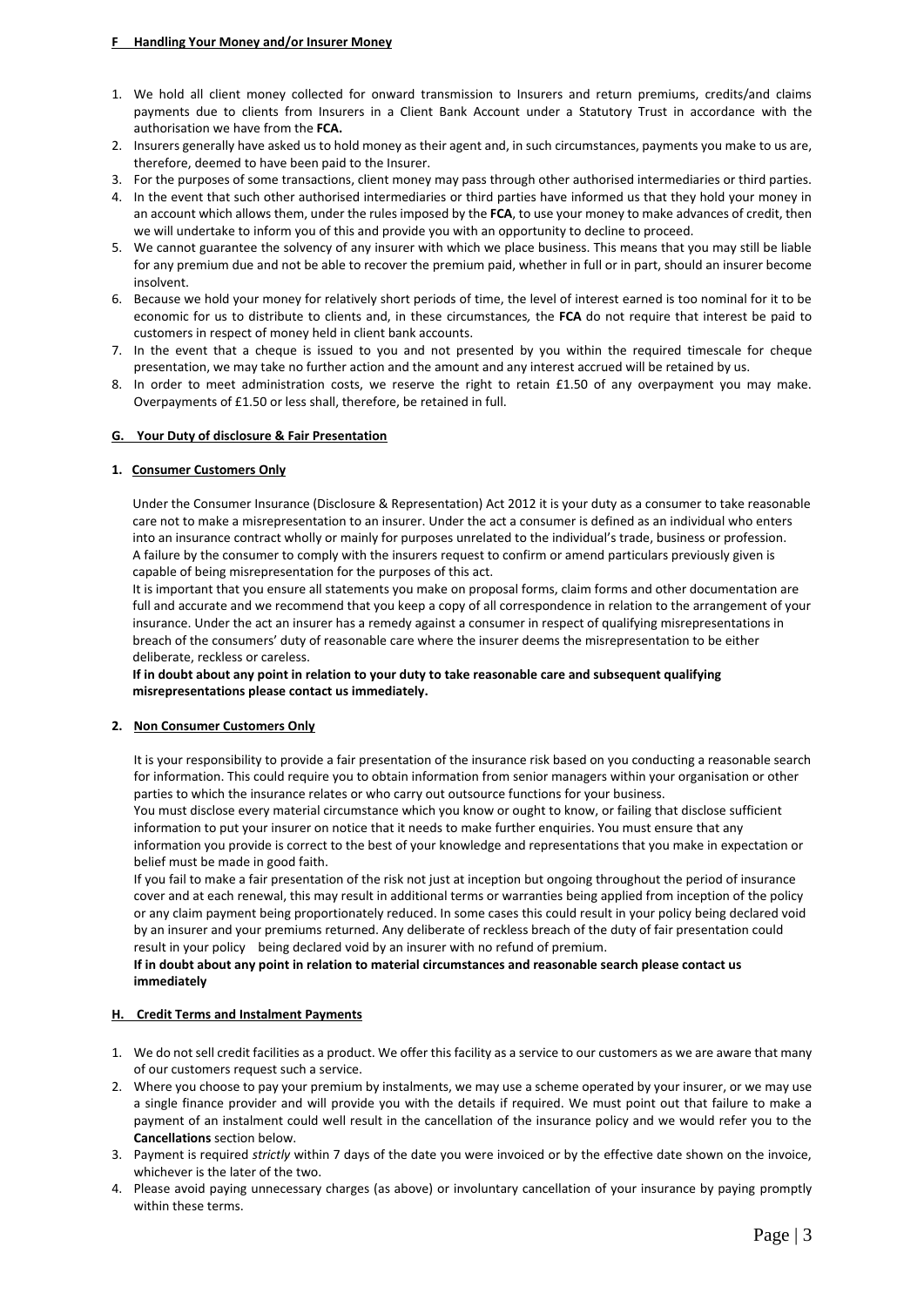#### **I. The Products We Offer**

- 1. We are not tied to any particular product provider and, for most types of insurance, we offer products from a range of providers.
- 2. For some types of insurance we offer products from a limited number of product providers and we will always advise you if this is the case and you can ask us for a list of those providers.
- 3. There are certain products for which we deal exclusively with one product provider, who we have selected for their excellent policy cover and value for money as listed below:
	- i) Breakdown Insurance RAC Limited
		-
	- ii) Legal Expenses Insurance (Motor) Action 365, Auto Legal Protection Services Ltd.
	- iii) Legal Expenses Insurance (Business) Arag, Markel
- 
- 4. Your policy document can be checked to establish the law and language applicable to the contract.
- 5. If you have already received a policy document from us or your Insurers but would like a copy, please contact us.
- 6. We cannot guarantee the solvency of any insurer with which we place business. This means that you may still be liable for any premium due and not be able to recover the premium paid, whether in full or in part, should an insurer become insolvent.

#### **J. Financial Services Compensation Scheme (FSCS)**

- 1. We are covered by the FSCS
- 2. You may be entitled to compensation from the scheme if we cannot meet our obligations depending upon the type of business and the circumstances of the claim.
- 3. Further information about compensation scheme arrangements is available from the FSCS at www.fscs.org,uk

#### **K. Confidentiality of Personal Data**

- 1. All personal information is treated by us as confidential and we have endeavoured to ensure the full security of our systems including computer systems.
- 2. We shall adhere to the principles of Data Protection within the EU General Data Protection Regulation (GDPR) and we undertake to comply with the GDPR in all our dealings with your personal data. You have a right to ask for a copy of the information we hold on you and be informed as to the reason for it being processed. You also have a right to have inaccurate information amended or deleted.
- 3. All personal information is processed on a lawful basis in accordance with the relevant legislation.
- 4. We will not use or disclose personal information, other than in the normal course of arranging, placing and administering your insurances (which may involve passing information about you to the Financial Conduct Authority, insurers, other intermediaries, risk management assessors, uninsured loss recovery agencies and other third parties involved directly or indirectly in your insurance) except where we are compelled by law (including by regulators or law enforcement agencies) to disclose such information. In such instances personal information held by us may be disclosed on a confidential basis and in accordance with the Lawful basis within the General Data Protection Regulation, to such third parties. To ascertain the most appropriate payment options for you and to protect you from fraud, we use public and personal data from a variety of sources, including credit reference agencies and other organisations. Our search will appear on your credit report and will be visible to other credit providers whether or not your application proceeds. If you do not proceed it will be clear the search was for quotation purposes. By agreeing to the terms and conditions you agree to these uses of your information.
- 5. We may also pass information about you to credit reference agencies and premium finance providers in connection with the assessment of your financial standing generally and, in particular, where you have requested a premium instalment plan – this may include details of your payment record with us.
- 6. In the interests of security and to improve our service, telephone calls you make to us may be monitored and / or recorded for training purposes.
- 7. For your protection, we will generally only speak on the telephone to the Insured Person or an authorised contact. It may be that we shall ask some questions to verify identity.
- 8. Insurers pass information to the Claims and Underwriting Exchange run by Insurance Database Services Ltd and the Motor Insurance Anti-Fraud and Theft Register run by the Association of British Insurers for the purposes of checking information provided and preventing fraudulent claims.
- 9. Motor insurance details are added to the Motor Insurance Database run by the Motor Insurers Information Centre that has been formed to help identify uninsured drivers and may be searched by the police.
- 10. In the event of an accident the database may be used by Insurers and the Motor Insurers Bureau to identify relevant policy information.
- 11. If contact with you has been brought about by virtue of a direct marketing arrangement we have with your employer, trade association, an introducer or such like, we will only process your personal data under which we have a Lawful basis to do so in accordance with GDPR.
- 12. Where a third party holds a financial interest in your policy, we will assume, unless informed by you to the contrary, that you have given consent to us to release information to them concerning any insurances, alterations or renewals we arrange on your behalf
- 13. More information can be found in our full 'Privacy Notice' on our website at <https://www.aldium.co.uk/privacy-policy/>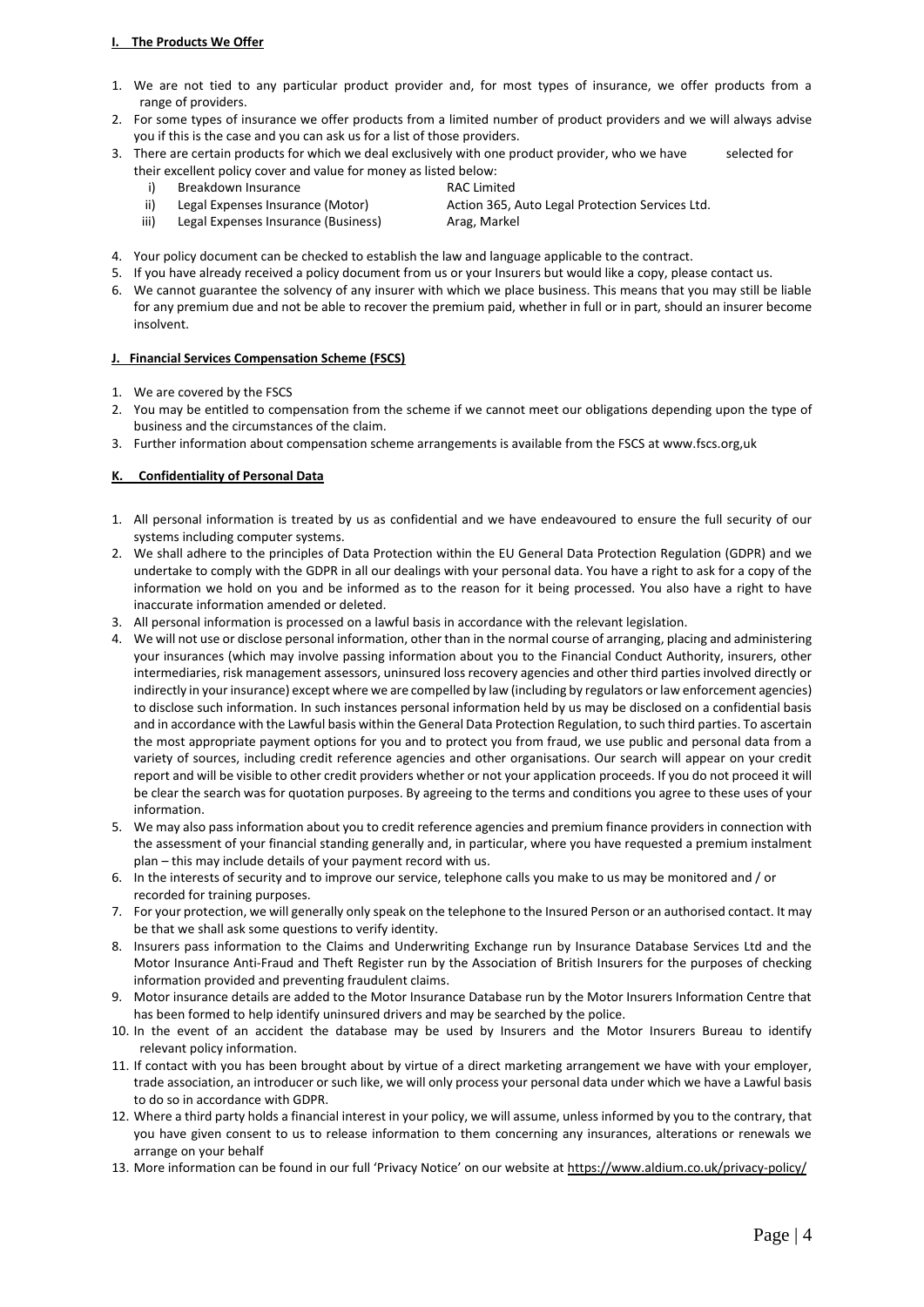#### **L. Conflict Of Interest**

- 1. If a conflict or potential conflict of interest should ever arise in terms of a claim or our handling of a claim, we will obtain your informed consent before proceeding.
- 2. We have an arrangement with a finance company which enables us to offer you the service of being able to pay your premium by direct debit instalments if you wish. We do derive income from the volume of business the finance company obtains from us. However, you are under no obligation to utilise the service offered and may make your own separate arrangements.
- 3. For your further protection we have in place a formal Conflict of Interest policy which is regularly reviewed at senior management level.

#### **M. Documentation**

1. We will issue all documentation to you in a timely manner. Documentation relating to your insurance will confirm the basis of the cover and provide details of the relevant insurers. It is therefore important that the documentation is kept in a safe place, as you may need to refer to it or need it to make a claim. A new policy/policy booklet is not necessarily provided each year, although a duplicate can be provided at any time upon request. You should always check the documentation to ensure all the details are correct and if this is not the case you should contact us immediately.

#### **N. Inappropriate Conduct**

1. This Agreement is made with you on the basis that you have not been involved at any time and will continue to seek not to become involved in any activity which might tend to bring you into public disrepute, contempt, scandal, or ridicule, or which might tend to reflect unfavourably on Aldium. Furthermore, this Agreement is based on the understanding that our mutual dealings will be conducted in a manner characterised as being honest, moral and decent. If, in the sole judgement of Aldium, there is a failure in any of these regards then Aldium reserves the right to cancel this Agreement by giving you 14 days' notice in writing.

#### **O. Cancellations**

- 1. Your policy document will detail your rights to cancel your insurance once you have taken it out. Depending on the type of policy you have purchased, you may be entitled to cancel within 14 or 30 days of either conclusion of the contract or receiving your policy documentation, whichever occurs later. This is often referred to as a cooling off period.
- 2. We cannot provide you with specific details in a document of this nature and would urge you to check the policy document itself. Nevertheless, we can draw your attention to certain features which are associated with cancellations:
	- i. If a premium is advised to be a Minimum & Deposit premium this means that the premium payable at the start of the policy will be the minimum the insurer will collect and you are required to pay the premium in full even if you have elected to make payment by instalments. There is no return of any part of any premium if the policy is stated to carry a Minimum & Deposit premium.
	- ii. Instalment credit agreement charges, administrative charges and fees are non-refundable.
	- iii. Any return premium due will be paid net of our commission which we reserve the right to charge for our time and costs.
	- iv. Cancellation refunds are not usually given by Insurers if there has been a claim on the policy in the same period of insurance including during any cooling off period (see 1 above).
	- v. Unless you have been advised of a Minimum & Deposit premium or you are entitled to a cooling off period, you will be charged a minimum of 25% of the original premium due where cover has been provided and subsequently cancelled due to non-payment or failure to return any required forms within our credit terms.
	- vi. Mid-term cancellations are invariably calculated by Insurers not on a strict pro-rata basis but take account of administration costs as well as the time on risk which will invariably be greater in the first period of insurance
	- vii. Insurers are unlikely to handle any cancellation until any certificate applicable has been returned.
	- viii. Failure to make prompt payment under a credit agreement arranged by ourselves will result in us being obliged to arrange cancellation of all policies to which the credit agreement refers in which circumstance we undertake to issue a 7 day notification in writing to your last known address.
- 3. If you decided to take this course of action, you would have to notify ourselves or the insurer and any monies you had paid would be returned to you within 30 days of receipt of this notification by the insurer, less any reasonable costs which the insurance provider or ourselves had incurred.